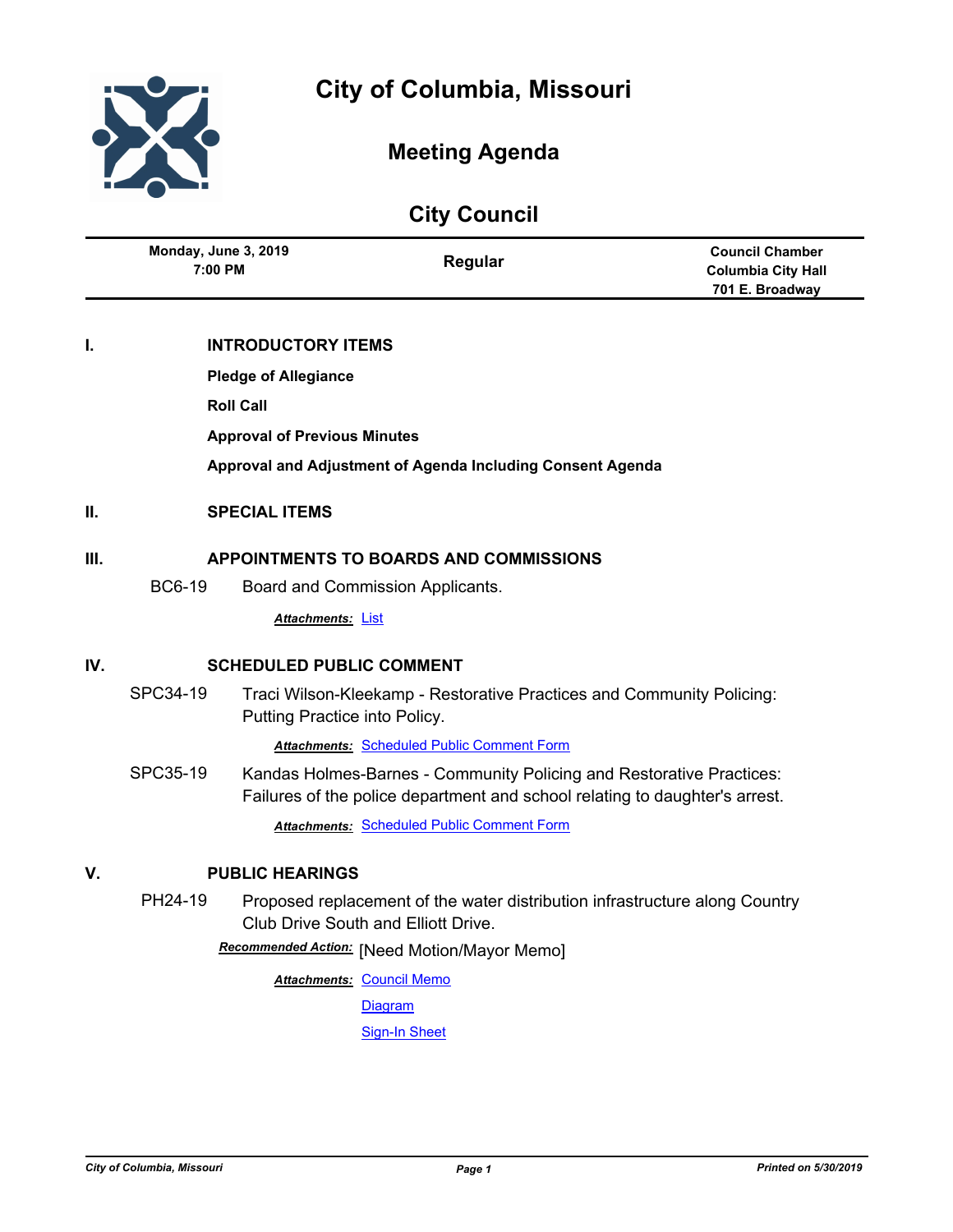|                                                                                                                                                                                                  | PH25-19 | Consider the Water and Light 2019 Renewable Energy Report.             |
|--------------------------------------------------------------------------------------------------------------------------------------------------------------------------------------------------|---------|------------------------------------------------------------------------|
|                                                                                                                                                                                                  |         | Recommended Action: [Need Motion/Mayor Memo]                           |
|                                                                                                                                                                                                  |         | <b>Attachments: Council Memo</b>                                       |
|                                                                                                                                                                                                  |         | 2019 Renewable Energy Final Report                                     |
|                                                                                                                                                                                                  |         | <b>WLAB Recommendations</b>                                            |
|                                                                                                                                                                                                  |         | <b>EEC Recommendations</b>                                             |
| PH26-19<br>Consider the findings and recommendations from the Fair Housing Task<br>Force related to an Analysis of Impediments to Fair Housing Choice for the<br>FY 2020-2024 Consolidated Plan. |         |                                                                        |
| Recommended Action: [See R87-19/Mayor Memo]                                                                                                                                                      |         |                                                                        |
|                                                                                                                                                                                                  |         | <b>Attachments: Council Memo</b>                                       |
|                                                                                                                                                                                                  |         | <b>Fair Housing Task Force Report- Final Draft</b>                     |
|                                                                                                                                                                                                  | R87-19  | Adopting the "City of Columbia Analysis of Impediments to Fair Housing |

Choice - Affirmatively Furthering Fair Housing" report; enacting related provisions thereto.

[Read & Vote/Mayor Memo] *Recommended Action:*

**Attachments: [Council Memo](http://gocolumbiamo.legistar.com/gateway.aspx?M=F&ID=38818c2e-8d83-48ca-9bcf-57e5bff34fd1.docx) [Resolution](http://gocolumbiamo.legistar.com/gateway.aspx?M=F&ID=6ffc28ef-5bf3-47b1-a5b5-72b978d53ece.doc) [Exhibit A to Resolution](http://gocolumbiamo.legistar.com/gateway.aspx?M=F&ID=6bedf99d-6e16-4247-aafb-a2a3d852df85.pdf)** 

#### **VI. OLD BUSINESS**

B136-19 Approving a major amendment to the "Gadbois Professional Offices" PD Plan located on the northwest corner of the Nifong Boulevard and Santiago Drive intersection; approving a revised statement of intent (Case No. 81-2019).

[2nd Read & Vote/Mayor Memo] *Recommended Action:*

**Attachments: [Amendment Sheet](http://gocolumbiamo.legistar.com/gateway.aspx?M=F&ID=6b6ca9f2-7655-4b47-9633-fa5d6ea94c7c.pdf)** 

[Supplemental Council Memo](http://gocolumbiamo.legistar.com/gateway.aspx?M=F&ID=1b8603b8-e1c7-406e-8775-032c60ba923b.docx) [Council Memo](http://gocolumbiamo.legistar.com/gateway.aspx?M=F&ID=f55e77c1-db07-48c9-af47-843eb1122e5b.docx) [Staff Report to the Planning and Zoning Commission](http://gocolumbiamo.legistar.com/gateway.aspx?M=F&ID=aeb5e22e-28b0-4693-807a-e4cf044a8c48.docx) [Locator Maps](http://gocolumbiamo.legistar.com/gateway.aspx?M=F&ID=7b89328f-eda3-4f02-9eec-9f767ee4299c.pdf) **[PD Development Plan](http://gocolumbiamo.legistar.com/gateway.aspx?M=F&ID=1a1de86a-ccfc-40c7-ab78-bf15f14d001f.pdf)** [Excerpts from Minutes](http://gocolumbiamo.legistar.com/gateway.aspx?M=F&ID=55aee33c-2c0b-4a11-a017-d321efed221b.docx) **[Ordinance](http://gocolumbiamo.legistar.com/gateway.aspx?M=F&ID=b83de9d7-6299-4e7e-91a5-d888f8e96e5a.doc) [Exhibit A to Ordinance](http://gocolumbiamo.legistar.com/gateway.aspx?M=F&ID=9f5aac7a-9d20-464f-9555-cae011b65ae9.pdf)**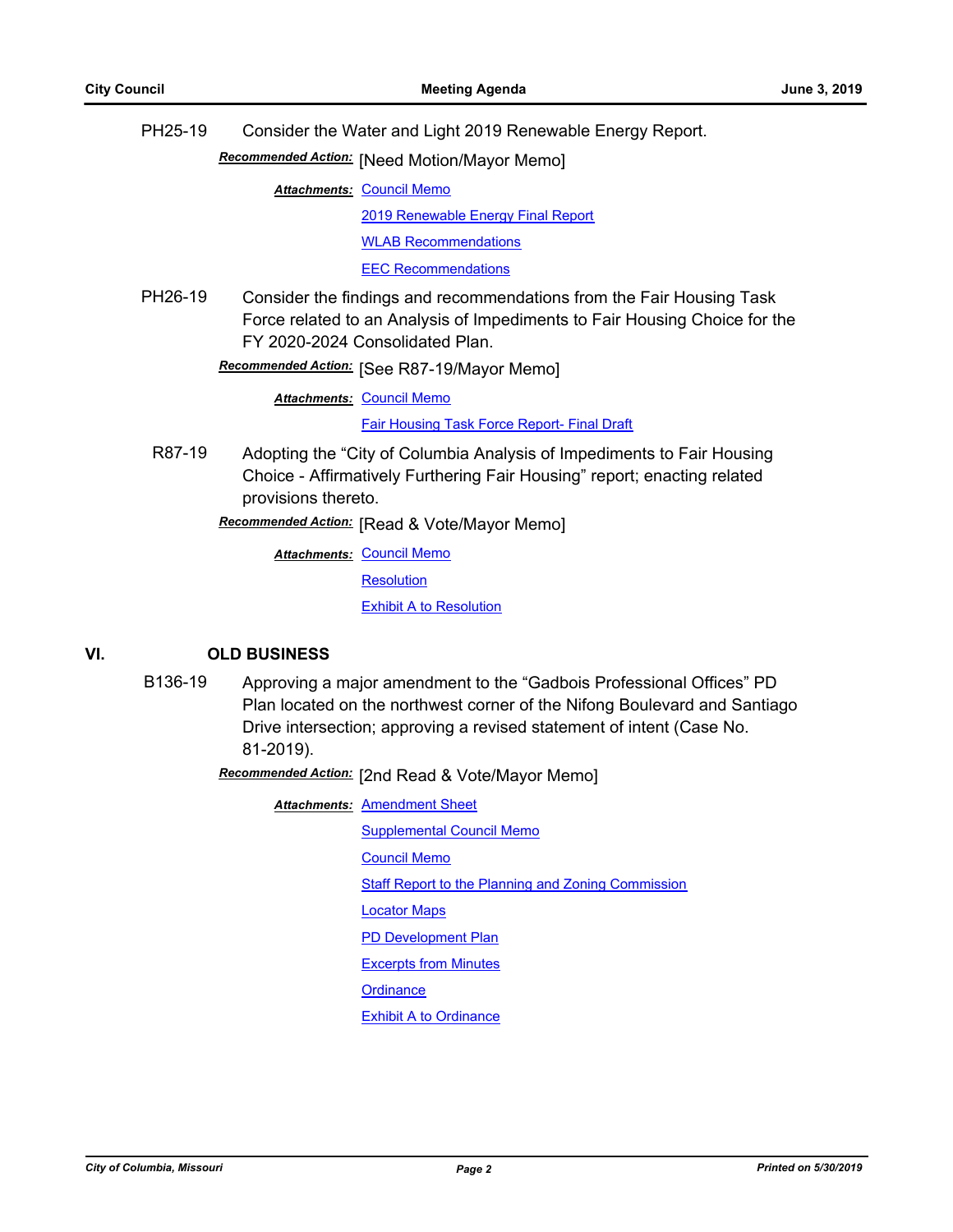B137-19 Approving the Final Plat of "Tuscany Estates" located on the south side of Oakland Gravel Road and east of Teresa Drive; authorizing a performance contract; granting a design adjustment relating to sidewalk construction along Oakland Gravel Road (Case No. 79-2019). (Requires approval by 2/3 of Council.) Recommended Action: [2nd Read & Vote/Mayor Memo] **Attachments: [Council Memo](http://gocolumbiamo.legistar.com/gateway.aspx?M=F&ID=31413ff9-b62c-411b-b30c-778fa25045fb.docx)** [Staff Report to Planning and Zoning Commission](http://gocolumbiamo.legistar.com/gateway.aspx?M=F&ID=d6c7c111-ac47-45b4-bc03-01a66d4fd069.docx) [Locator Maps](http://gocolumbiamo.legistar.com/gateway.aspx?M=F&ID=a4354a3b-6ba1-4548-bf0f-fd869440caad.pdf) [Final Plat](http://gocolumbiamo.legistar.com/gateway.aspx?M=F&ID=2c6858cb-3bb9-48fe-95ec-6a34ca3a44ad.pdf) [Design Adjustment Worksheet](http://gocolumbiamo.legistar.com/gateway.aspx?M=F&ID=18f86052-232d-4cab-8ce5-c91ed1f921e4.pdf) [Excerpts from Minutes](http://gocolumbiamo.legistar.com/gateway.aspx?M=F&ID=59144e0b-8f46-4c60-acd3-1f411bb73604.docx) **[Ordinance](http://gocolumbiamo.legistar.com/gateway.aspx?M=F&ID=efcde723-acdf-40f8-a5e9-da0d6162fea8.doc)** [Exhibit A to Ordinance](http://gocolumbiamo.legistar.com/gateway.aspx?M=F&ID=eaf1b6e1-8910-4d99-adac-bd9c668fdbd4.pdf) B145-19 Amending Chapter 29 of the City Code to establish regulations for medical marijuana facilities (Case No. 103-2019).

[2nd Read & Vote/Mayor Memo] *Recommended Action:*

**Attachments: [Council Memo](http://gocolumbiamo.legistar.com/gateway.aspx?M=F&ID=96bb8a95-c271-40fe-b26c-3c22bcd6b0f1.docx)** 

[Staff Report to Planning and Zoning Commission](http://gocolumbiamo.legistar.com/gateway.aspx?M=F&ID=463fda50-d58b-4ede-85de-65cd9207c0db.docx)

[Attachment to PZC Report-Citywide Medical Marijuana Separation Map](http://gocolumbiamo.legistar.com/gateway.aspx?M=F&ID=d75f1a6d-1eae-410b-abc7-d5c353e4c115.pdf)

[Attachment to PZC Report-M-DT Separation Map \(500 feet\)](http://gocolumbiamo.legistar.com/gateway.aspx?M=F&ID=a643d9ef-896a-4caa-9763-59a552bbfffa.pdf)

[Attachment to PZC Report-M-N District Separation Map](http://gocolumbiamo.legistar.com/gateway.aspx?M=F&ID=05f81c7b-8006-461f-b206-1da50c48fde5.pdf)

[Citywide Dispensary Graphic-250-foot Buffer](http://gocolumbiamo.legistar.com/gateway.aspx?M=F&ID=aee37d87-3b57-48f1-ba9f-53882a6f6e2f.pdf)

[Citywide All Other Facility Types Graphic-500-foot Buffer](http://gocolumbiamo.legistar.com/gateway.aspx?M=F&ID=14983aa1-924d-4d9d-b25d-5b258a0b9e91.pdf)

[M-DT District Dispensary Graphic-250-foot Buffer](http://gocolumbiamo.legistar.com/gateway.aspx?M=F&ID=1e01b7de-dd72-4470-8e86-e4cea86607aa.pdf)

[Proposed Amendments \(dated 5-3-19\)](http://gocolumbiamo.legistar.com/gateway.aspx?M=F&ID=8ec8fe4d-285b-49c9-b713-d33da565bbd7.pdf)

[Public Correspondence](http://gocolumbiamo.legistar.com/gateway.aspx?M=F&ID=1a414426-fb57-4112-8c6b-9704a2fdcb64.pdf)

[Excerpts from Minutes](http://gocolumbiamo.legistar.com/gateway.aspx?M=F&ID=4da7e4a8-8cfa-4626-89ad-55e2d29807a9.docx)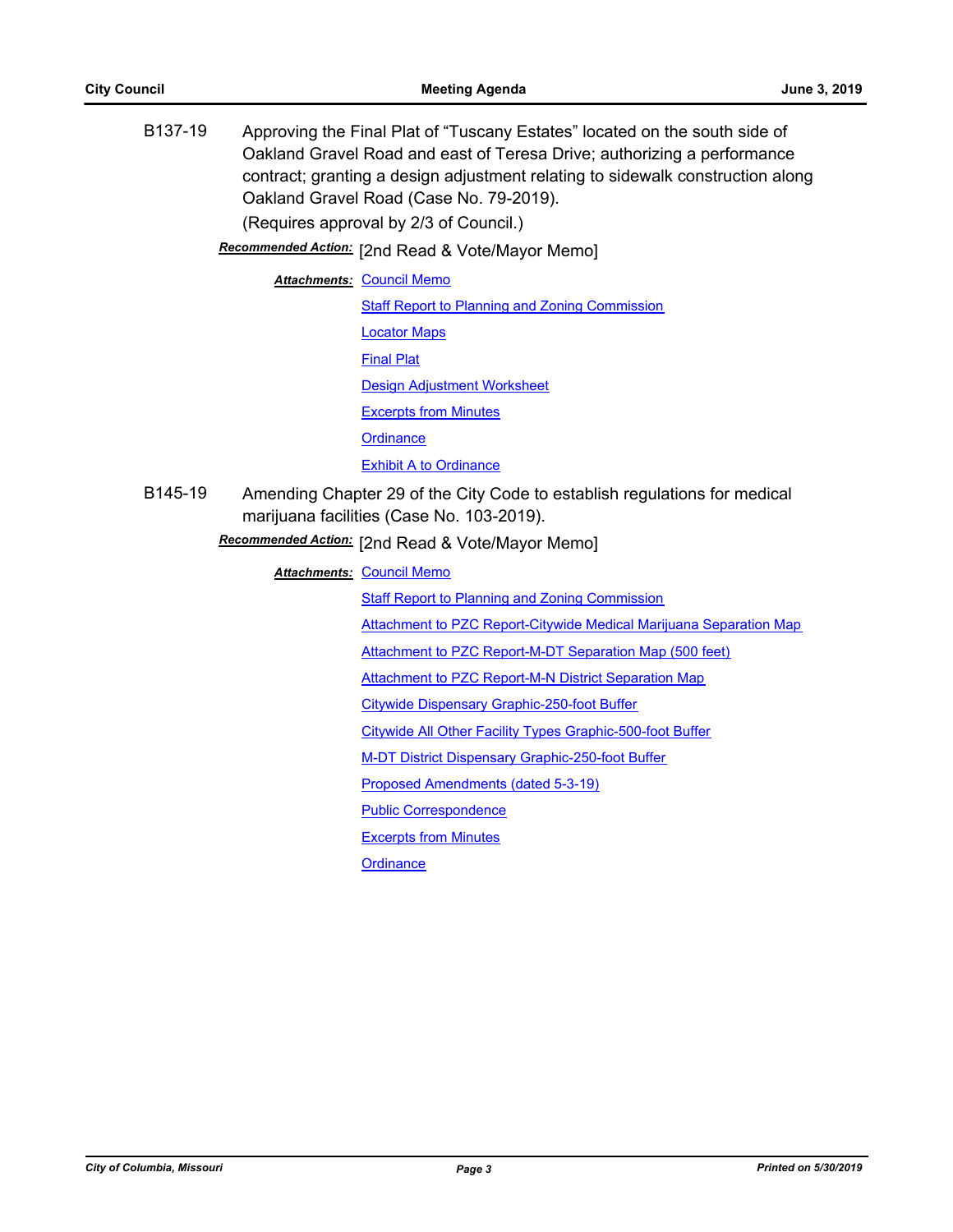#### **VII. CONSENT AGENDA**

B135-19 Voluntary annexation of property located on the north side of St. Charles Road and approximately 400 feet west of Grace Lane (5305 E. St. Charles Road); establishing permanent District M-N (Mixed Use-Neighborhood) zoning (Case No. 92-2019).

**Recommended Action:** [2nd Read & Vote/Mayor Memo]

**Attachments: [Council Memo](http://gocolumbiamo.legistar.com/gateway.aspx?M=F&ID=9d981e9e-3dfe-416e-b6ab-35ce74cc36e2.docx)** [Staff Report to Planning and Zoning Commission](http://gocolumbiamo.legistar.com/gateway.aspx?M=F&ID=bdcc1d8d-080f-4a92-b82f-da5464fffc69.pdf) [Locator Maps](http://gocolumbiamo.legistar.com/gateway.aspx?M=F&ID=990d977d-98f1-4dab-b4d4-8539ce50f78a.pdf) [Attachment to PZC Report-Application Letter](http://gocolumbiamo.legistar.com/gateway.aspx?M=F&ID=4095a6e3-262e-4fc2-bb75-3bf8b16740d6.pdf) [Attachment to PZC Report-Surrounding Zoning](http://gocolumbiamo.legistar.com/gateway.aspx?M=F&ID=785d9052-7deb-4d9c-a9f9-5088ee920f98.pdf) [Excerpts from Minutes](http://gocolumbiamo.legistar.com/gateway.aspx?M=F&ID=22b6ee0d-3021-4858-a00d-c1a2997b924c.docx) **[Ordinance](http://gocolumbiamo.legistar.com/gateway.aspx?M=F&ID=ed215e84-9482-45bb-b2bb-ad5133fd1cd7.doc)** 

B138-19 Approving a major amendment to the PD Plan of "Kelly Farms" located on the east side of Cinnamon Hill Lane and approximately 1,100 feet north of Stadium Boulevard (Case No. 88-2019).

**Recommended Action:** [2nd Read & Vote/Mayor Memo]

- **Attachments: [Council Memo](http://gocolumbiamo.legistar.com/gateway.aspx?M=F&ID=7388f676-e50e-4837-86de-b39c17d9e8c3.docx)** [Staff Report to Planning and Zoning Commission](http://gocolumbiamo.legistar.com/gateway.aspx?M=F&ID=95d4d1d2-4178-4b5c-b5bd-ad73a4e5f0f3.pdf) [Locator Maps](http://gocolumbiamo.legistar.com/gateway.aspx?M=F&ID=b12c251a-aaeb-41fe-9e94-235e0d8bd6d3.pdf) **[Attachment to PZC Report-Application Letter](http://gocolumbiamo.legistar.com/gateway.aspx?M=F&ID=0acf3d90-24e5-4e39-adb3-6b5323db3ea7.pdf)** [Attachment to PZC Report-Previously Approved PUD Plan](http://gocolumbiamo.legistar.com/gateway.aspx?M=F&ID=7d1e4625-542c-491e-af5e-5c0d6e555f78.pdf) [Excerpts from Minutes](http://gocolumbiamo.legistar.com/gateway.aspx?M=F&ID=cd65252d-178b-47ad-8a7d-cea4666d88ea.docx) [PD Plan](http://gocolumbiamo.legistar.com/gateway.aspx?M=F&ID=62fb9082-d511-4bb6-a07e-569a3b775ff6.pdf) **[Ordinance](http://gocolumbiamo.legistar.com/gateway.aspx?M=F&ID=ac4f3a83-622e-4a54-a95c-92183908d9ad.doc)**
- B139-19 Vacating a tree preservation easement located on the east side of Paris Road (4501 Paris Road); accepting a conveyance for tree preservation purposes (Case No. 89-2019).

[2nd Read & Vote/Mayor Memo] *Recommended Action:*

**Attachments: [Council Memo](http://gocolumbiamo.legistar.com/gateway.aspx?M=F&ID=5a56c09d-023e-43fa-ab5a-b6a0ff854a96.docx)** 

[Locator Maps](http://gocolumbiamo.legistar.com/gateway.aspx?M=F&ID=0d162f00-e816-440b-916e-cab3660cf7ef.pdf)

[Tree Preservation Easement \(Previously Approved\)](http://gocolumbiamo.legistar.com/gateway.aspx?M=F&ID=7e1e4119-60b0-4f37-a41d-df56d460719a.pdf)

[Tree Preservation Easement \(New Dedication\)](http://gocolumbiamo.legistar.com/gateway.aspx?M=F&ID=c13c640f-50c5-4794-8d51-0ef54236cb6c.pdf)

[Site Plan](http://gocolumbiamo.legistar.com/gateway.aspx?M=F&ID=3aab8dc9-8945-41f2-ab69-8239b3f78e28.pdf)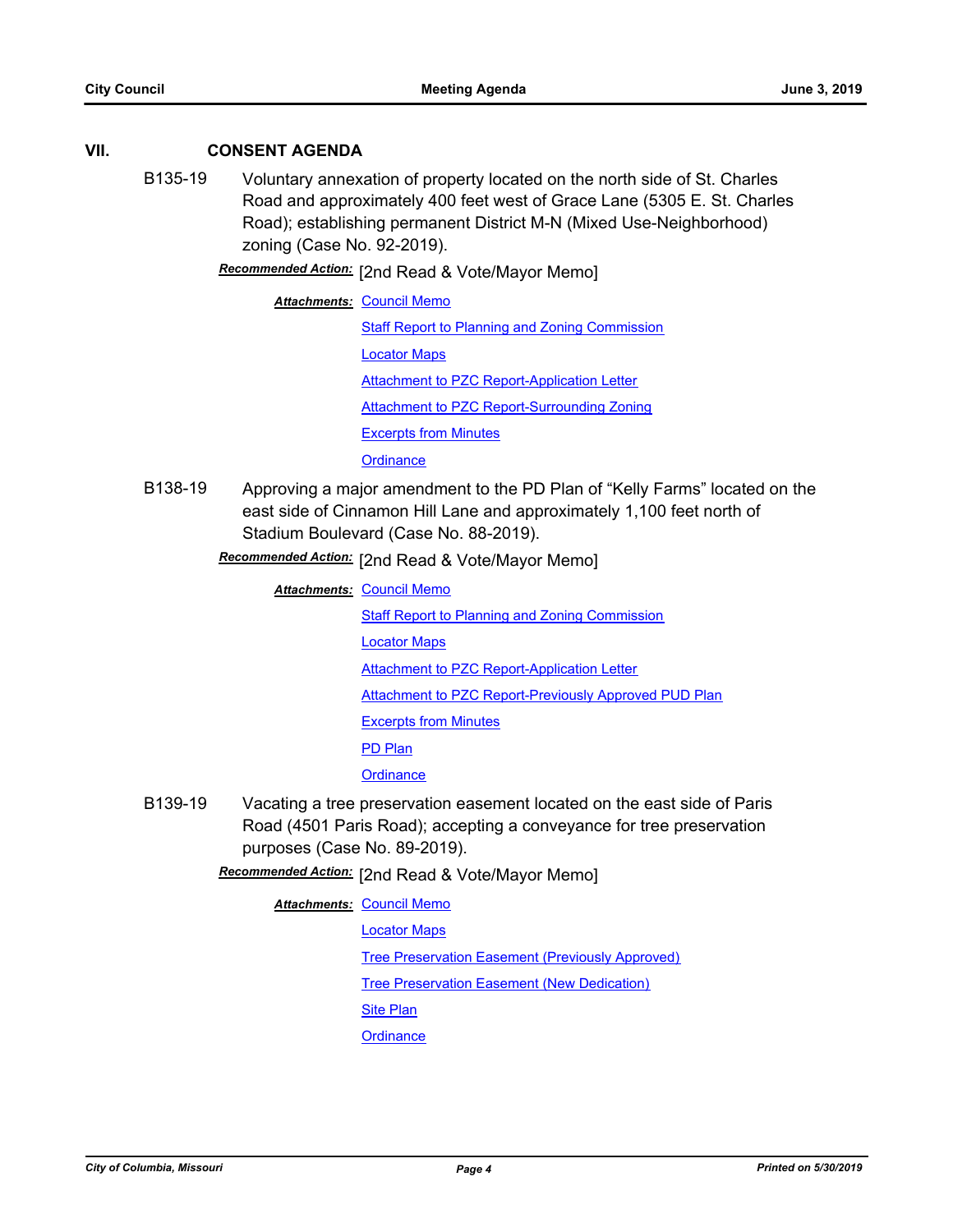B140-19 Authorizing a contract with Graham Construction, Inc. for repairs to the Fifth Street and Walnut Street parking garage; amending the FY 2019 Annual Budget by appropriating funds.

**Recommended Action:** [2nd Read & Vote/Mayor Memo]

**Attachments: [Council Memo](http://gocolumbiamo.legistar.com/gateway.aspx?M=F&ID=a341115e-25af-4254-addb-ba5d084d98ef.docx)** 

**[Ordinance](http://gocolumbiamo.legistar.com/gateway.aspx?M=F&ID=bb7b8429-1668-4322-ae4e-f429d480596a.doc)** 

[Exhibit A to Ordinance](http://gocolumbiamo.legistar.com/gateway.aspx?M=F&ID=12653cb1-a6cf-4783-88d6-a939ecc4ed80.pdf)

B141-19 Authorizing replacement of the water distribution infrastructure along Crown Point and Orchard Court; determining that a portion of the work shall be done by City employees and authorizing the Purchasing Division to issue a contract for a portion of the project.

**Recommended Action:** [2nd Read & Vote/Mayor Memo]

**Attachments: [Council Memo](http://gocolumbiamo.legistar.com/gateway.aspx?M=F&ID=b0434572-896b-4736-b8d6-79b2a2a5a459.docx) [Plans and Specifications](http://gocolumbiamo.legistar.com/gateway.aspx?M=F&ID=e33857ae-56d1-4604-9c28-412aa100049d.pdf) [Ordinance](http://gocolumbiamo.legistar.com/gateway.aspx?M=F&ID=dae99ad2-efc8-4838-9a50-67a7efc56024.doc)** 

B142-19 Amending the FY 2019 Annual Budget by appropriating grant funds received from the Missouri Department of Natural Resources Volkswagen Trust Government Truck Program for the purchase of three (3) collection vehicles for the City Utilities Department - Solid Waste Division.

[2nd Read & Vote/Mayor Memo] *Recommended Action:*

**Attachments: [Council Memo](http://gocolumbiamo.legistar.com/gateway.aspx?M=F&ID=0d4217ee-84d0-44b3-97c1-14e9e4a78668.docx)** 

**[Ordinance](http://gocolumbiamo.legistar.com/gateway.aspx?M=F&ID=ff875581-fb74-4742-8f13-bc6a278413c7.doc)** 

B143-19 Accepting conveyances for utility purposes.

Recommended Action: [2nd Read & Vote/Mayor Memo]

**Attachments: [Council Memo](http://gocolumbiamo.legistar.com/gateway.aspx?M=F&ID=e5a73bc0-4dda-465f-a46e-c16b353bebaa.docx)** 

**[Ordinance](http://gocolumbiamo.legistar.com/gateway.aspx?M=F&ID=e251b205-62f7-49b0-b935-d949056f6ad7.doc)** 

B144-19 Amending Chapter 27 of the City Code as it relates to customer-generator rates and renewable energy credits.

Recommended Action: [2nd Read & Vote/Mayor Memo]

**Attachments: [Council Memo](http://gocolumbiamo.legistar.com/gateway.aspx?M=F&ID=44902e40-cf69-4b7e-b7e3-8a6e23f775ac.docx)**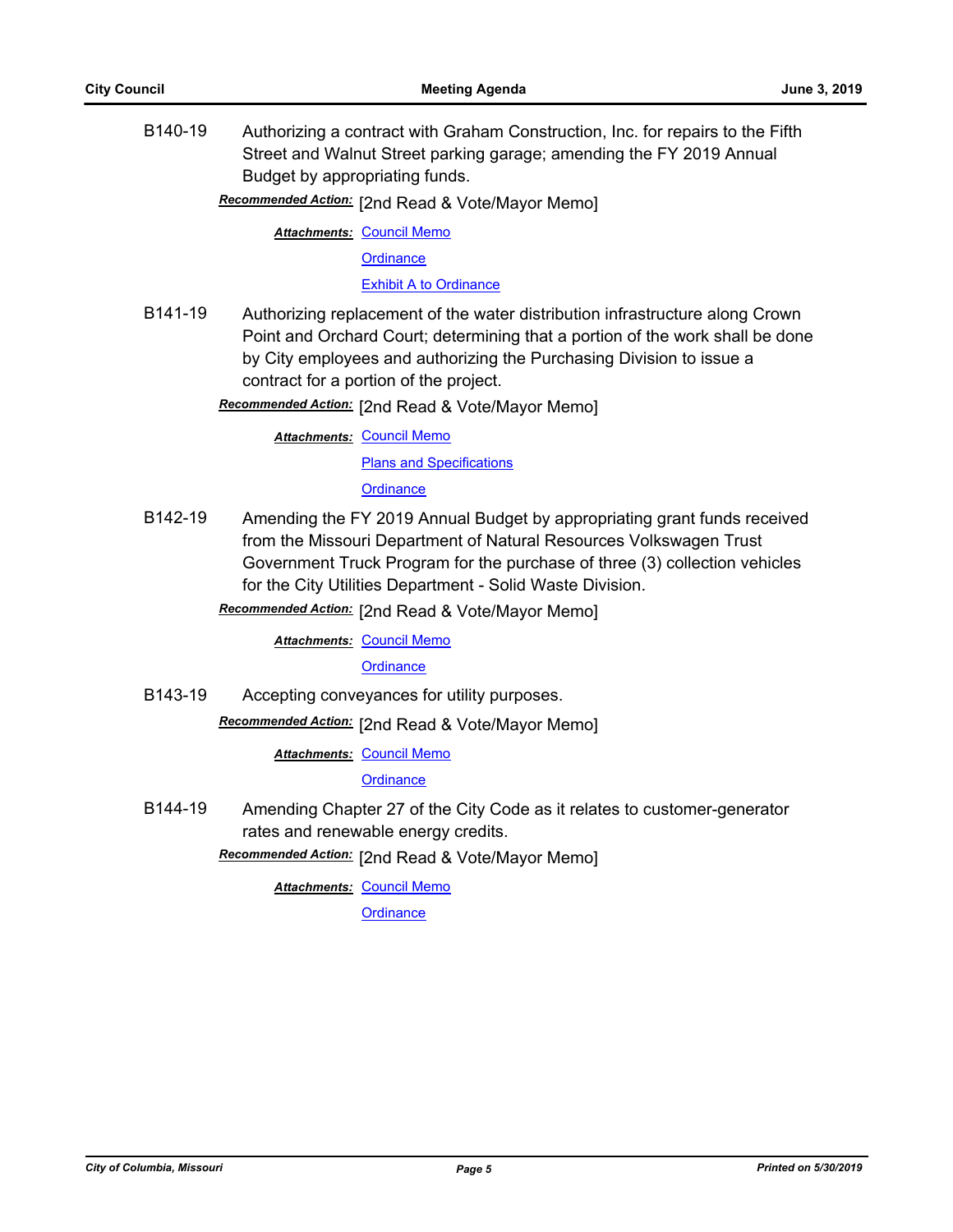R80-19 Setting a public hearing: proposed construction of a single-lane roundabout with splitter islands and sidewalk at the intersections of Sinclair Road, Route K and Old Plank Road.

**Recommended Action:** [Read & Vote/Mayor Memo]

**Attachments: [Council Memo](http://gocolumbiamo.legistar.com/gateway.aspx?M=F&ID=b04af3a2-a217-4cdc-a026-67df3957e624.docx)** [Location Map](http://gocolumbiamo.legistar.com/gateway.aspx?M=F&ID=a595adad-6438-4b40-a9d2-36e7da7bfe2c.pdf) [Roundabout Layout](http://gocolumbiamo.legistar.com/gateway.aspx?M=F&ID=e6309671-d791-48c2-952d-d3b755b92865.pdf) [Public Comments](http://gocolumbiamo.legistar.com/gateway.aspx?M=F&ID=adefbfc8-0e05-4fe1-b581-b0c04eb9e10c.pdf)

**[Resolution](http://gocolumbiamo.legistar.com/gateway.aspx?M=F&ID=1cf7f92c-b8ff-4efa-90c8-7af3c8c2e091.doc)** 

R81-19 Setting a public hearing: proposed construction of the Hinkson Creek Trail improvement project, from Stephens Lake Park to Clark Lane.

**Recommended Action:** [Read & Vote/Mayor Memo]

**Attachments: [Council Memo](http://gocolumbiamo.legistar.com/gateway.aspx?M=F&ID=7f77dff5-8bb6-4484-b146-f0c5c983d968.docx)** 

**[Plan](http://gocolumbiamo.legistar.com/gateway.aspx?M=F&ID=46722dac-acc8-448a-ad36-51aa35ec2cfa.pdf)** 

[Correspondence from Disabilities Commission](http://gocolumbiamo.legistar.com/gateway.aspx?M=F&ID=67aa4171-3e9c-4d59-a275-6ce4be5a55dd.pdf)

**[Resolution](http://gocolumbiamo.legistar.com/gateway.aspx?M=F&ID=689e911a-38db-499e-989d-e1fdffc2de5d.doc)** 

- R82-19 Authorizing agreements with Lucky's Market Operating Company, LLC, TKG St. Peters Shopping Center, L.L.C. and University Centre, L.L.C. for the use of a parking lot located west of Providence Road and along both sides of Locust Street, and an agreement with Columbia Cemetery Association for the use of a part of the cemetery as a fallout safety zone, for the 2019 Fourth of July Celebration Event.
	- **Recommended Action:** [Read & Vote/Mayor Memo]

**Attachments: [Council Memo](http://gocolumbiamo.legistar.com/gateway.aspx?M=F&ID=92ccd7e6-0a27-4b56-96de-d4dc5731d698.docx)** 

- **[Resolution](http://gocolumbiamo.legistar.com/gateway.aspx?M=F&ID=68502313-fc43-4d3f-ac1f-970227a4b3aa.doc)** [Attachment A to the Resolution](http://gocolumbiamo.legistar.com/gateway.aspx?M=F&ID=493083ad-f312-4cf0-895b-62e622d6f8a2.pdf) [Attachment B to the Resolution](http://gocolumbiamo.legistar.com/gateway.aspx?M=F&ID=c99ddea8-4a34-4251-bd1d-e5db8437ac0f.pdf) [Attachment C to the Resolution](http://gocolumbiamo.legistar.com/gateway.aspx?M=F&ID=b5c58a7e-df85-4b20-b960-cb30e41b50b5.pdf) [Attachment D to the Resolution](http://gocolumbiamo.legistar.com/gateway.aspx?M=F&ID=61575209-f28c-4e47-bbc5-e6880e16a28e.pdf)
- R83-19 Authorizing an agreement with Community Partners Funding, Inc., d/b/a BancLease Acceptance Corp., for the lease of a trash compactor for use at the municipal landfill; authorizing an agreement with Humdinger Equipment, Ltd. for maintenance of the leased trash compactor.

**Recommended Action:** [Read & Vote/Mayor Memo]

**Attachments: [Council Memo](http://gocolumbiamo.legistar.com/gateway.aspx?M=F&ID=4576f40b-08a5-4cb2-9849-3639b3132498.docx) [Resolution](http://gocolumbiamo.legistar.com/gateway.aspx?M=F&ID=45ac1b33-4ee6-4349-af8f-ec28b14487b5.doc)** [Attachment A to Resolution](http://gocolumbiamo.legistar.com/gateway.aspx?M=F&ID=798ce71f-2fbc-4d88-be8f-0036a90bfc73.pdf) [Attachment B to Resolution](http://gocolumbiamo.legistar.com/gateway.aspx?M=F&ID=147783fc-6013-4438-8ae2-29eb88e15455.pdf)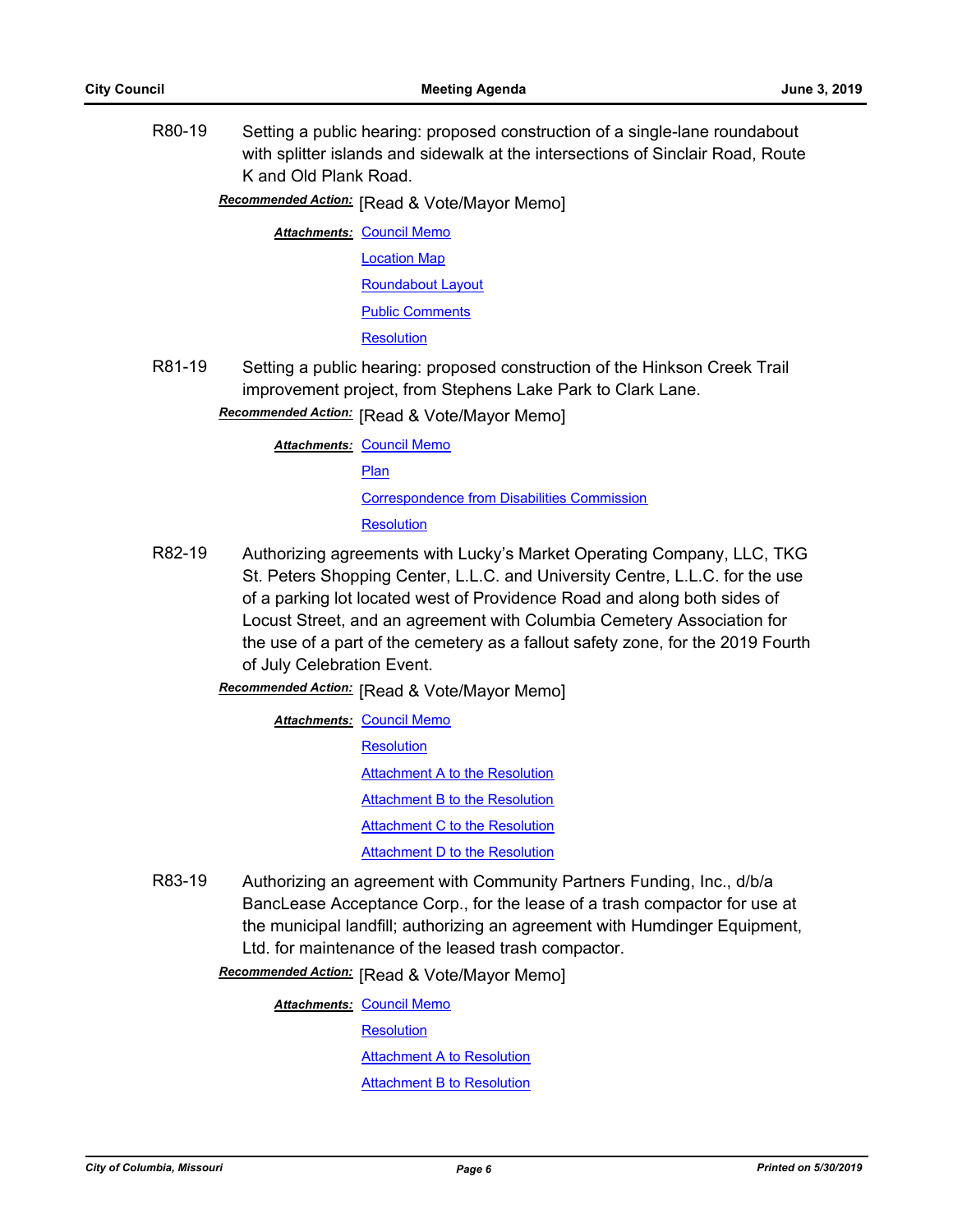R84-19 Authorizing an agreement for professional engineering services with Crockett Engineering Consultants, LLC for final platting and design services of the North Eighth Street Cullimore Cottages project.

**Recommended Action:** [Read & Vote/Mayor Memo]

**Attachments: [Council Memo](http://gocolumbiamo.legistar.com/gateway.aspx?M=F&ID=73c377f5-819f-4041-a19a-891fdc7c878b.docx)** 

**[Resolution](http://gocolumbiamo.legistar.com/gateway.aspx?M=F&ID=f1f6578b-4997-46e5-acc7-401667970cfe.doc)** 

[Exhibit A to Resolution](http://gocolumbiamo.legistar.com/gateway.aspx?M=F&ID=cdc3e2f6-eeaf-4fa2-835a-c0558b80db12.pdf)

R85-19 Authorizing submission of an application to the Missouri Development Finance Board for participation in the tax credit for contribution program in connection with construction of the Clary-Shy Community Park - Agriculture Park - Phase II improvement project.

**Recommended Action:** [Read & Vote/Mayor Memo]

**Attachments: [Council Memo](http://gocolumbiamo.legistar.com/gateway.aspx?M=F&ID=d8b5eb9d-581c-46bc-8338-5fb18bce3efa.docx)** [MDFB Program Application](http://gocolumbiamo.legistar.com/gateway.aspx?M=F&ID=5ca1165c-b4ed-4bde-955b-8296189bda0c.pdf) **[Resolution](http://gocolumbiamo.legistar.com/gateway.aspx?M=F&ID=a86206c1-2faf-425f-80f7-68b2355798df.doc)** 

R86-19 Approving the "The Villages of Arbor Pointe Phase 4 Preliminary Plat" located on the west side of Arbor Pointe Parkway and between Waco Road and Flatwater Drive (Case No. 109-2019).

**Recommended Action:** [Read & Vote/Mayor Memo]

**Attachments: [Council Memo](http://gocolumbiamo.legistar.com/gateway.aspx?M=F&ID=92b2c841-1421-4329-9d21-46eead83fbf0.docx)** 

[Staff Report to Planning and Zoning Commission](http://gocolumbiamo.legistar.com/gateway.aspx?M=F&ID=b1aa4447-8416-44ca-822f-04dc58bbfe68.docx)

- [Locator Maps](http://gocolumbiamo.legistar.com/gateway.aspx?M=F&ID=07cb8654-cba3-4aae-9335-3c3c1faa1a9a.pdf)
- [Preliminary Plat](http://gocolumbiamo.legistar.com/gateway.aspx?M=F&ID=34a55b58-d8ae-497e-8149-3316d2eb76ad.pdf)

[Excerpts from Minutes](http://gocolumbiamo.legistar.com/gateway.aspx?M=F&ID=68105bca-6586-4735-b993-e812fc51655d.docx)

**[Resolution](http://gocolumbiamo.legistar.com/gateway.aspx?M=F&ID=8b53d4dc-dc12-444d-a082-59977e0aed5d.doc)** 

#### **VIII. NEW BUSINESS**

#### **IX. INTRODUCTION AND FIRST READING**

PR88-19 Establishing a policy to guide the internal audit function; adopting an internal audit charter.

**Recommended Action:** [Read & Hold/Mayor Memo]

**Attachments: [Council Memo](http://gocolumbiamo.legistar.com/gateway.aspx?M=F&ID=6ad45b80-59e4-4471-8059-d632fd0cd237.docx)** 

[Policy Resolution](http://gocolumbiamo.legistar.com/gateway.aspx?M=F&ID=1d2be1d8-0c76-4f35-9358-bed5fe5b2a08.doc)

[Exhibit A to Policy Resolution](http://gocolumbiamo.legistar.com/gateway.aspx?M=F&ID=255199ee-ca88-4e24-9993-2bb611c94faa.pdf)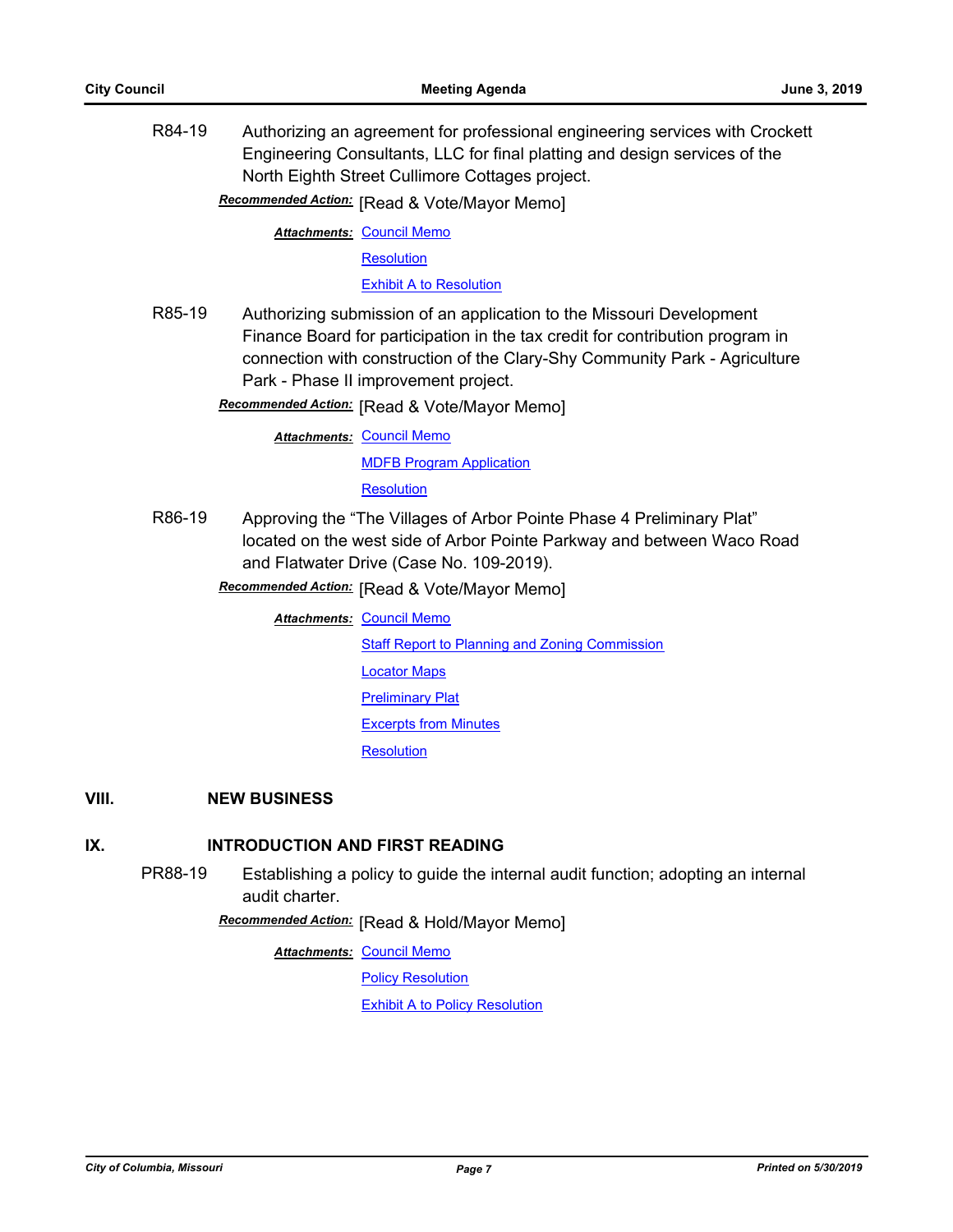PR89-19 Adopting the "Climate Action and Adaptation Plan" for the City of Columbia. **Recommended Action:** [Read & Hold/Mayor Memo]

**Attachments: [Council Memo](http://gocolumbiamo.legistar.com/gateway.aspx?M=F&ID=a2dfd700-3b94-48fd-a1bd-cee816ded7d2.docx)** 

[Policy Resolution](http://gocolumbiamo.legistar.com/gateway.aspx?M=F&ID=5e6526bd-dd54-4099-ab2a-09a93f272574.doc)

[Exhibit A to Policy Resolution](http://gocolumbiamo.legistar.com/gateway.aspx?M=F&ID=ca3e4981-784e-4b63-bb9e-0c0d58e59687.pdf)

B146-19**\*** Approving the Final Plat of "Westbury Village" located on the northwest corner of Scott Boulevard and the southwest corner of Smith Drive; authorizing a developer agreement guaranteeing installation of public improvements and irrevocable letter of credit (Case No. 118-2019).

Recommended Action: [Intro & 1st Read/Mayor Memo]

**Attachments: [Council Memo](http://gocolumbiamo.legistar.com/gateway.aspx?M=F&ID=20db40f4-ebff-4d2a-bee9-b67422b5cb12.docx)** 

[Locator Maps](http://gocolumbiamo.legistar.com/gateway.aspx?M=F&ID=1d2baf73-3c1b-4565-bbd4-38de3293c892.pdf) [Final Plat](http://gocolumbiamo.legistar.com/gateway.aspx?M=F&ID=45aae8ee-f7f0-410b-a4b1-41c9c07cf043.pdf) [Previously approved Westbury Village Preliminary Plat](http://gocolumbiamo.legistar.com/gateway.aspx?M=F&ID=5dae21b5-6f4c-45f1-a462-b6aaf65a8ef1.pdf) **[Ordinance](http://gocolumbiamo.legistar.com/gateway.aspx?M=F&ID=5eae9125-0265-4fc4-92d9-3ffc78005cb7.doc)** [Attachment A to Ordinance](http://gocolumbiamo.legistar.com/gateway.aspx?M=F&ID=6ab37dad-e0d4-4566-853d-e3319fa9da39.pdf)

B147-19**\*** Approving the Final Plat of "Wellington Villas Plat 4" located on the east side of Canyon Ridge Drive; authorizing a performance contract (Case No. 98-2019).

**Recommended Action:** [Intro & 1st Read/Mayor Memo]

**Attachments: [Council Memo](http://gocolumbiamo.legistar.com/gateway.aspx?M=F&ID=5cc90d63-ba61-40e0-8b09-564903e13523.docx)** 

[Locator Maps](http://gocolumbiamo.legistar.com/gateway.aspx?M=F&ID=7a6b271b-3892-4f0a-80c5-0babf4b23af9.pdf)

[Final Plat](http://gocolumbiamo.legistar.com/gateway.aspx?M=F&ID=3df01cbe-27c7-48a3-b6e4-bed1bf0f6b87.pdf)

**[Ordinance](http://gocolumbiamo.legistar.com/gateway.aspx?M=F&ID=3d5c78e6-0864-4678-aaaa-e5d56eafed69.doc)** 

#### **[Exhibit A to Ordinance](http://gocolumbiamo.legistar.com/gateway.aspx?M=F&ID=f29149e6-f9e2-4162-8a2d-b9727349733e.pdf)**

- B148-19**\*** Vacating a sewer easement on Lot 5 and Lot 6 within Academy Village Plat 1 located southeast of the Green Meadows Road and Carter Lane roundabout (Case No. 121-2019).
	- Recommended Action: [Intro & 1st Read/Mayor Memo]

**Attachments: [Council Memo](http://gocolumbiamo.legistar.com/gateway.aspx?M=F&ID=bd45f8db-1fac-408a-8e98-11f1579fda9a.docx)** 

[Locator Maps](http://gocolumbiamo.legistar.com/gateway.aspx?M=F&ID=3de32d05-e2ec-4759-81f3-792a3393c447.pdf)

[Existing PD Plan \(Academy Village\)](http://gocolumbiamo.legistar.com/gateway.aspx?M=F&ID=0f8e5823-101f-4909-b83b-6545eb036aac.pdf)

[Vacation Graphic](http://gocolumbiamo.legistar.com/gateway.aspx?M=F&ID=55e4dc43-a07d-4af7-b2f6-7a9d61c3ce75.pdf)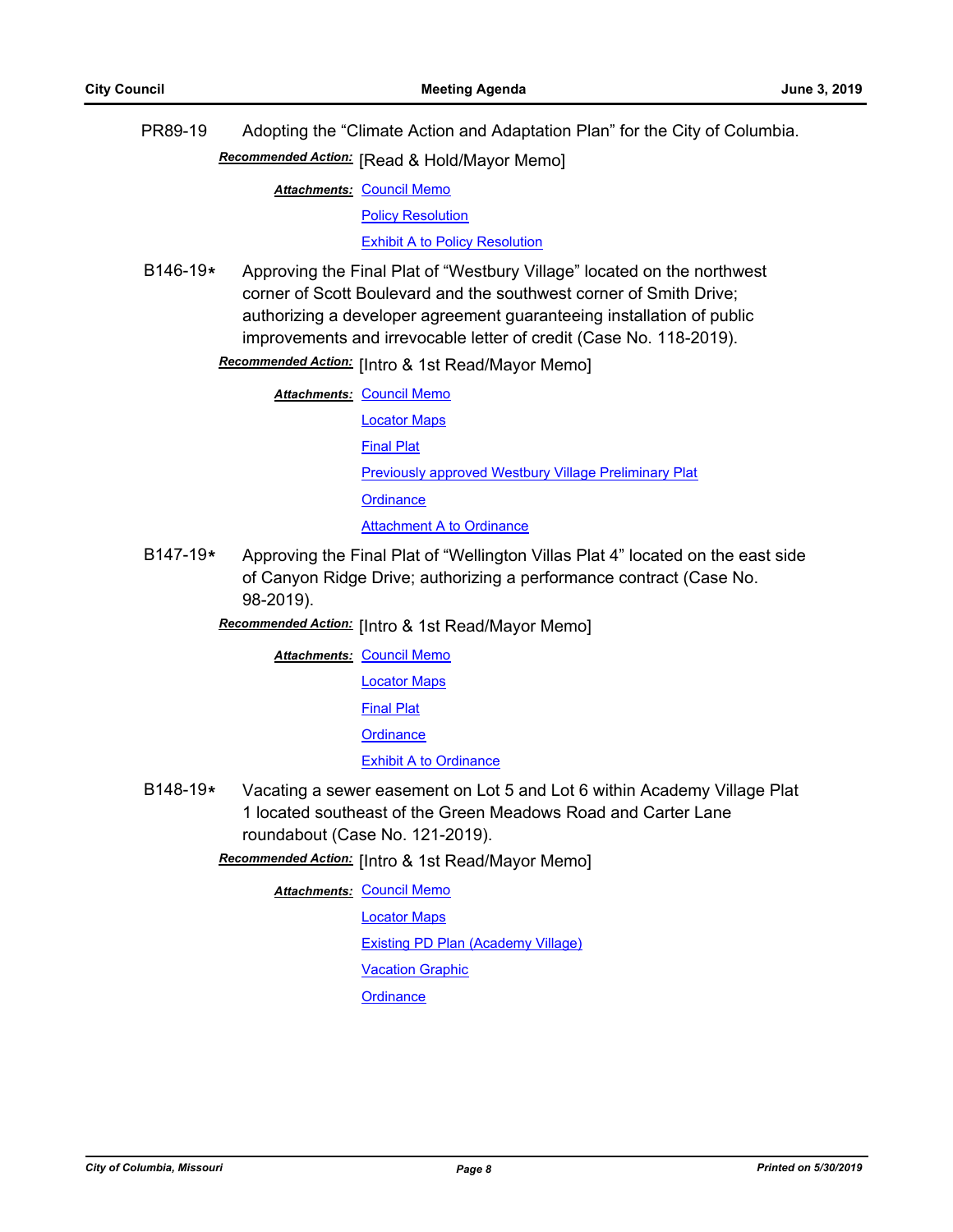B149-19 Authorizing an annexation agreement with Fred Overton Development, Inc. for property located on the north side of Gillespie Bridge Road (Case No. 18-80).

Recommended Action: [Intro & 1st Read/Mayor Memo]

**Attachments: [Council Memo](http://gocolumbiamo.legistar.com/gateway.aspx?M=F&ID=d9a5a903-7168-4d5b-b76b-90417c5bf128.docx)** 

[Locator Maps](http://gocolumbiamo.legistar.com/gateway.aspx?M=F&ID=e3b5f4e6-2074-4b3e-889a-b728aa1d1b20.pdf)

**[Ordinance](http://gocolumbiamo.legistar.com/gateway.aspx?M=F&ID=eee4257b-b623-4f77-af5f-0165ce183320.doc)** 

[Attachment A to Ordinance](http://gocolumbiamo.legistar.com/gateway.aspx?M=F&ID=bd3126cd-e903-474c-854e-2287387c59af.pdf)

B150-19 Authorizing a connection agreement with the Boone County Regional Sewer District for sewer connection of the proposed Perche Ridge Subdivision located on Gillespie Bridge Road to the City's wastewater collection and treatment system.

Recommended Action: [Intro & 1st Read/Mayor Memo]

**Attachments: [Council Memo](http://gocolumbiamo.legistar.com/gateway.aspx?M=F&ID=23e473bc-678d-49b2-bb3b-1c4a9d7c6ceb.docx)** 

**[Ordinance](http://gocolumbiamo.legistar.com/gateway.aspx?M=F&ID=1cedc001-19e5-4055-9934-db049bf9eef4.doc)** 

[Attachment A to Ordinance](http://gocolumbiamo.legistar.com/gateway.aspx?M=F&ID=dae000ae-239b-4798-9d72-4b1fbbfb6828.pdf)

- B151-19**\*** Amending Chapter 14 and Chapter 24 of the City Code to expand the designated metered mobile food vending zones within the Downtown Community Improvement District (CID).
	- Recommended Action: [Intro & 1st Read/Mayor Memo]

**Attachments: [Council Memo](http://gocolumbiamo.legistar.com/gateway.aspx?M=F&ID=2b8c186b-5559-4286-97ad-ad6a5839376c.docx)** 

[Letter of Support \(Fourth Mobile Truck Food Zone\)](http://gocolumbiamo.legistar.com/gateway.aspx?M=F&ID=fcb1f509-34f2-46cc-beb2-4fa21ab34a8d.pdf)

[CID Map](http://gocolumbiamo.legistar.com/gateway.aspx?M=F&ID=f637ebc1-87f5-4fab-aafc-3ddc4e6d0e35.pdf)

[Map of Proposed Walnut Street Location](http://gocolumbiamo.legistar.com/gateway.aspx?M=F&ID=f3a76216-17e6-4c2d-8643-67fe8fa2ab7f.pdf)

**[Ordinance](http://gocolumbiamo.legistar.com/gateway.aspx?M=F&ID=b01554f3-4804-44fd-aa06-c7cbb788d8ce.doc)** 

B152-19**\*** Amending the FY 2019 Annual Budget by appropriating transportation sales tax funds to the Public Works Department street maintenance account. Recommended Action: [Intro & 1st Read/Mayor Memo]

**Attachments: [Council Memo](http://gocolumbiamo.legistar.com/gateway.aspx?M=F&ID=0aef4a30-e704-484a-8c52-b8c4cefc1d15.docx)** 

**[Ordinance](http://gocolumbiamo.legistar.com/gateway.aspx?M=F&ID=7e7ac747-f4c8-466e-9164-e41b6931053e.doc)** 

B153-19**\*** Amending the FY 2019 Annual Budget by appropriating funds to pay costs of a condemnation settlement related to the Burnam Rollins Providence Intersection project.

Recommended Action: [Intro & 1st Read/Mayor Memo]

**Attachments: [Council Memo](http://gocolumbiamo.legistar.com/gateway.aspx?M=F&ID=bf46547b-537a-4748-b0db-ddcdc3494a4d.docx)**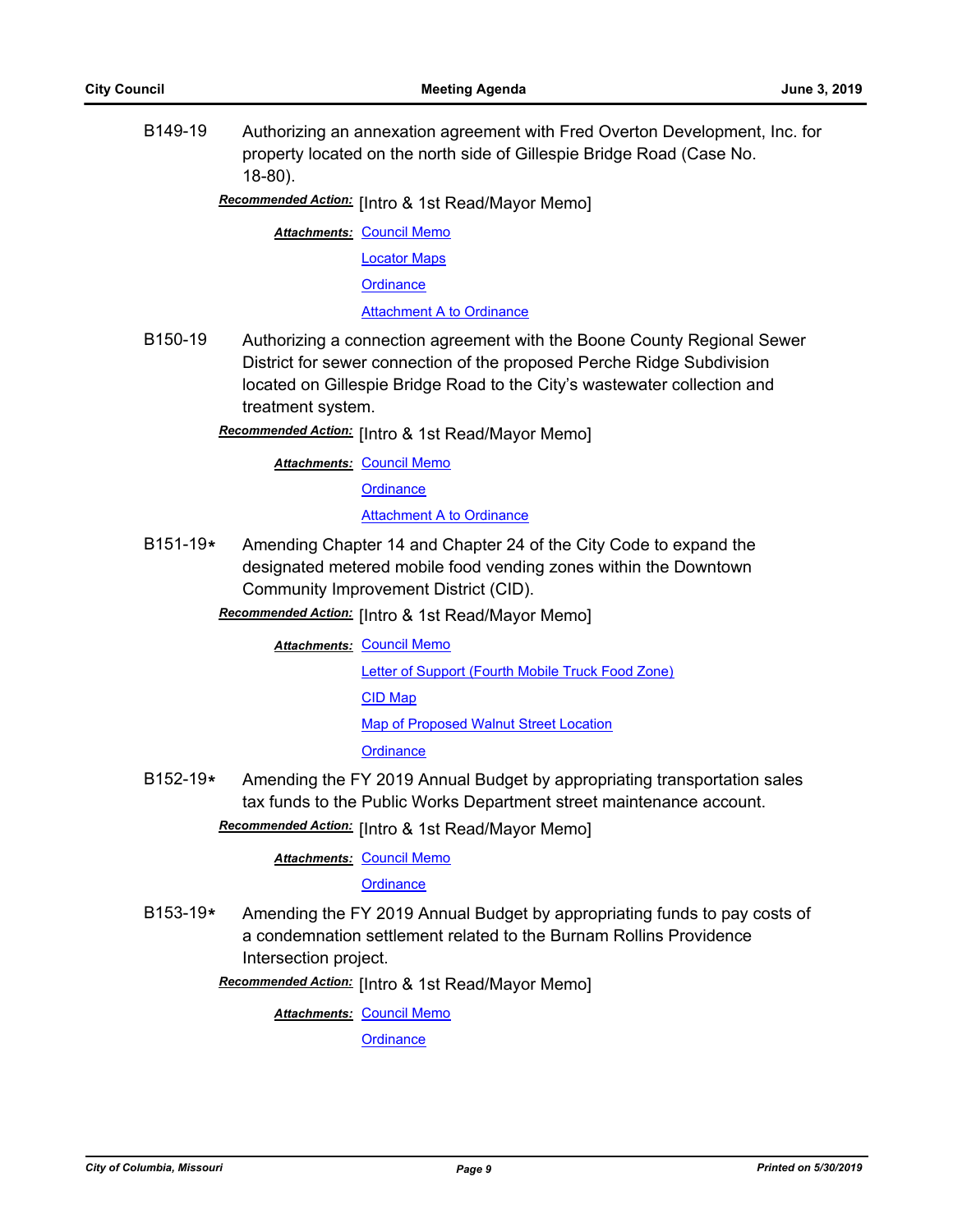B154-19**\*** Amending the FY 2019 Annual Budget by appropriating funds for construction of the Forum Boulevard and Green Meadows Road intersection improvement project.

Recommended Action: [Intro & 1st Read/Mayor Memo]

**Attachments: [Council Memo](http://gocolumbiamo.legistar.com/gateway.aspx?M=F&ID=04318aeb-fbde-4840-8a16-8986a7ae3184.docx)** 

**[Ordinance](http://gocolumbiamo.legistar.com/gateway.aspx?M=F&ID=da0e27de-e499-4df2-824c-548d76ae2c36.doc)** 

B155-19 Authorizing construction of the Hinkson Creek Trail improvement project, from Stephens Lake Park to Clark Lane; authorizing the Purchasing Division to issue a contract for a portion of the work utilizing a duly authorized term and supply contractor; authorizing an agreement for professional engineering services with Crockett Engineering Consultants, L.L.C. for structural and civil engineering services.

**Recommended Action:** [Intro & 1st Read/Mayor Memo]

**Attachments: [Council Memo](http://gocolumbiamo.legistar.com/gateway.aspx?M=F&ID=a48a626a-34a7-401f-b9b1-4e0416425134.docx)** 

[Correspondence from Disabilities Commission](http://gocolumbiamo.legistar.com/gateway.aspx?M=F&ID=786a511b-156d-4983-83b6-c19b03bec3b3.pdf)

**[Ordinance](http://gocolumbiamo.legistar.com/gateway.aspx?M=F&ID=f7379c9a-cd49-4609-a209-393ee5e5de31.doc)** 

[Exhibit A to Ordinance](http://gocolumbiamo.legistar.com/gateway.aspx?M=F&ID=943467b4-8458-412b-9168-82e7a014bd80.pdf)

B156-19**\*** Accepting a donation from Petco Foundation for equipment and supplies for the arson dog in the Fire Department - Fire Marshal's Division; amending the FY 2019 Annual Budget by appropriating funds.

Recommended Action: [Intro & 1st Read/Mayor Memo]

**Attachments: [Council Memo](http://gocolumbiamo.legistar.com/gateway.aspx?M=F&ID=cbb581c6-73bd-47a5-908d-a3da759fb4b2.docx)** 

**[Ordinance](http://gocolumbiamo.legistar.com/gateway.aspx?M=F&ID=42f7e55f-ff7d-4ebe-ad67-d92309ef2eab.doc)** 

- B157-19**\*** Amending the FY 2019 Annual Budget by appropriating funds for the Flat Branch expansion project.
	- **Recommended Action:** [Intro & 1st Read/Mayor Memo]

**Attachments: [Council Memo](http://gocolumbiamo.legistar.com/gateway.aspx?M=F&ID=8f76c6ba-2230-4404-84e7-f440b95e82ae.docx)** 

**[Ordinance](http://gocolumbiamo.legistar.com/gateway.aspx?M=F&ID=6d1202b0-931d-42cc-a0fa-cfb59ed93014.doc)** 

B158-19**\*** Amending the FY 2019 Annual Budget by appropriating funds to finalize and close out the Short Street parking garage capital improvement project.

Recommended Action: [Intro & 1st Read/Mayor Memo]

**Attachments: [Council Memo](http://gocolumbiamo.legistar.com/gateway.aspx?M=F&ID=3acaea34-a984-4974-860b-fa5031f61ba5.docx)**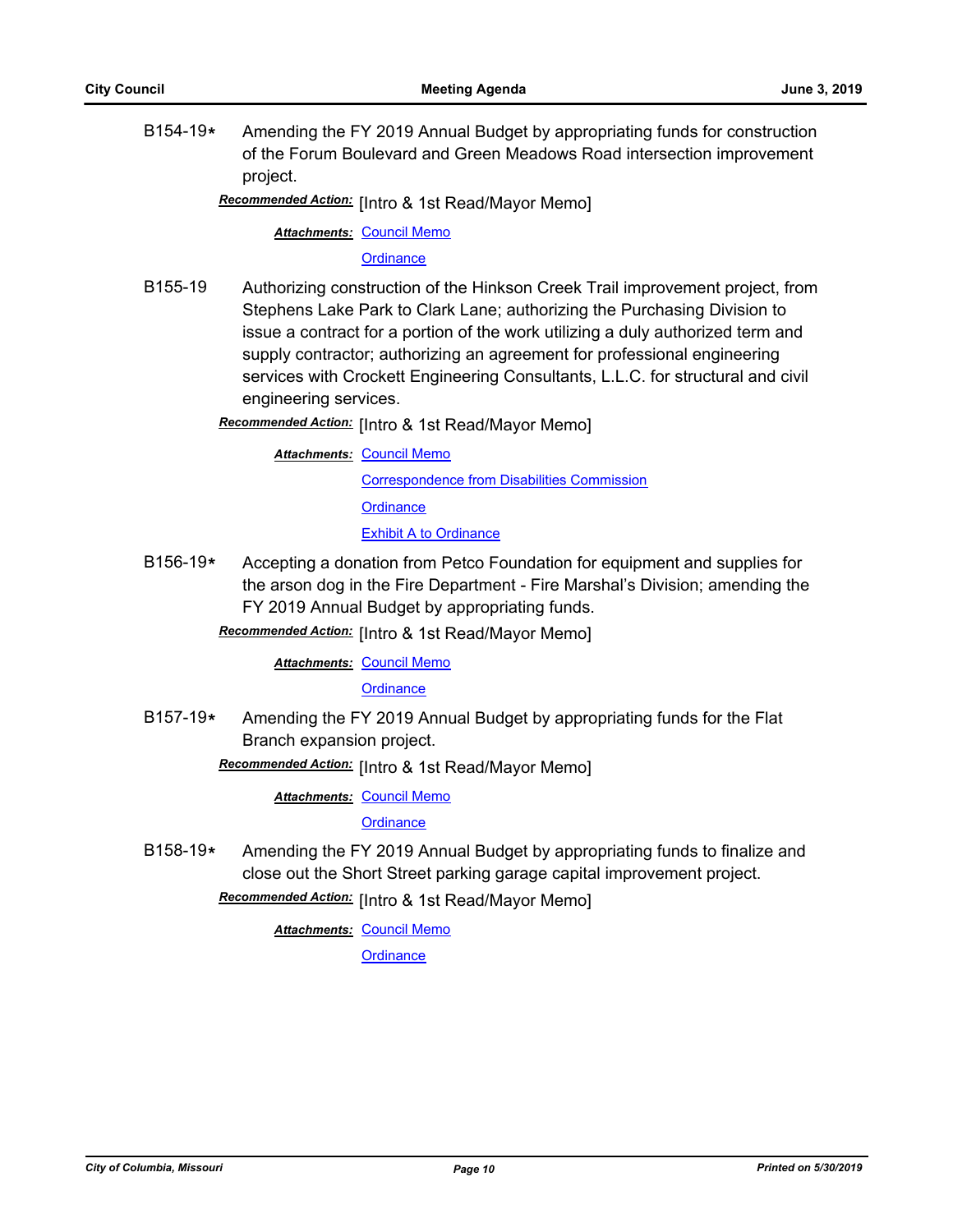B159-19 Authorizing a first amendment to development agreement for Somerset Village with St. Charles Road Development, LLC; authorizing an intergovernmental cooperation agreement with St. Charles Road Transportation Development District.

Recommended Action: [Intro & 1st Read/Mayor Memo]

**Attachments: [Council Memo](http://gocolumbiamo.legistar.com/gateway.aspx?M=F&ID=54325ec0-a346-45f7-b9b0-98a12102fe77.docx)** 

[Public Correspondence - 5/20/19 Letter from Applicant](http://gocolumbiamo.legistar.com/gateway.aspx?M=F&ID=55f9a04a-ec35-452f-8ae9-85c007752479.pdf) **[Ordinance](http://gocolumbiamo.legistar.com/gateway.aspx?M=F&ID=069989d6-dd54-439c-b3b4-130b9c13f029.doc)** [Attachment A to Ordinance](http://gocolumbiamo.legistar.com/gateway.aspx?M=F&ID=efe516e8-d5ed-446e-8e29-423cbe0c8850.pdf) [Attachment B to Ordinance](http://gocolumbiamo.legistar.com/gateway.aspx?M=F&ID=42f3c15a-d18b-456e-af58-87683c2603cf.pdf)

B160-19 Approving the Final Plat of "The Shoppes at Somerset Village Plat 1" located on the northwest corner of the intersection of St. Charles Road and Battle Avenue; authorizing a performance contract.

Recommended Action: [Intro & 1st Read/Mayor Memo]

| Attachments: Council Memo                                |  |
|----------------------------------------------------------|--|
| <b>Locator Maps</b>                                      |  |
| <b>Final Plat</b>                                        |  |
| Approved Preliminary Plat of Somerset Village Plat No. 2 |  |
| 2015 Development Agreement                               |  |
| Ordinance                                                |  |
| <b>Exhibit A to Ordinance</b>                            |  |
|                                                          |  |

**\*Non-zoning related introductory item that may be included on a future agenda as a consent item. Any such item can be removed from the consent agenda and placed under old business or new business at the request of a council member or any other interested person. The request must be made at the beginning of the council meeting at which the council bill or resolution is scheduled to be acted upon.** 

**\*\*Zoning related introductory item that may be included on a future agenda as a consent item. Any such item can be removed from the consent agenda and placed under old business at the request of a council member or any other interested person. The request must be made to the city clerk before noon on the Wednesday before the council meeting at which the council bill is scheduled to be considered for passage.**

**Non-asterisk items are expected to be included in a future agenda as a public hearing or an old business item.**